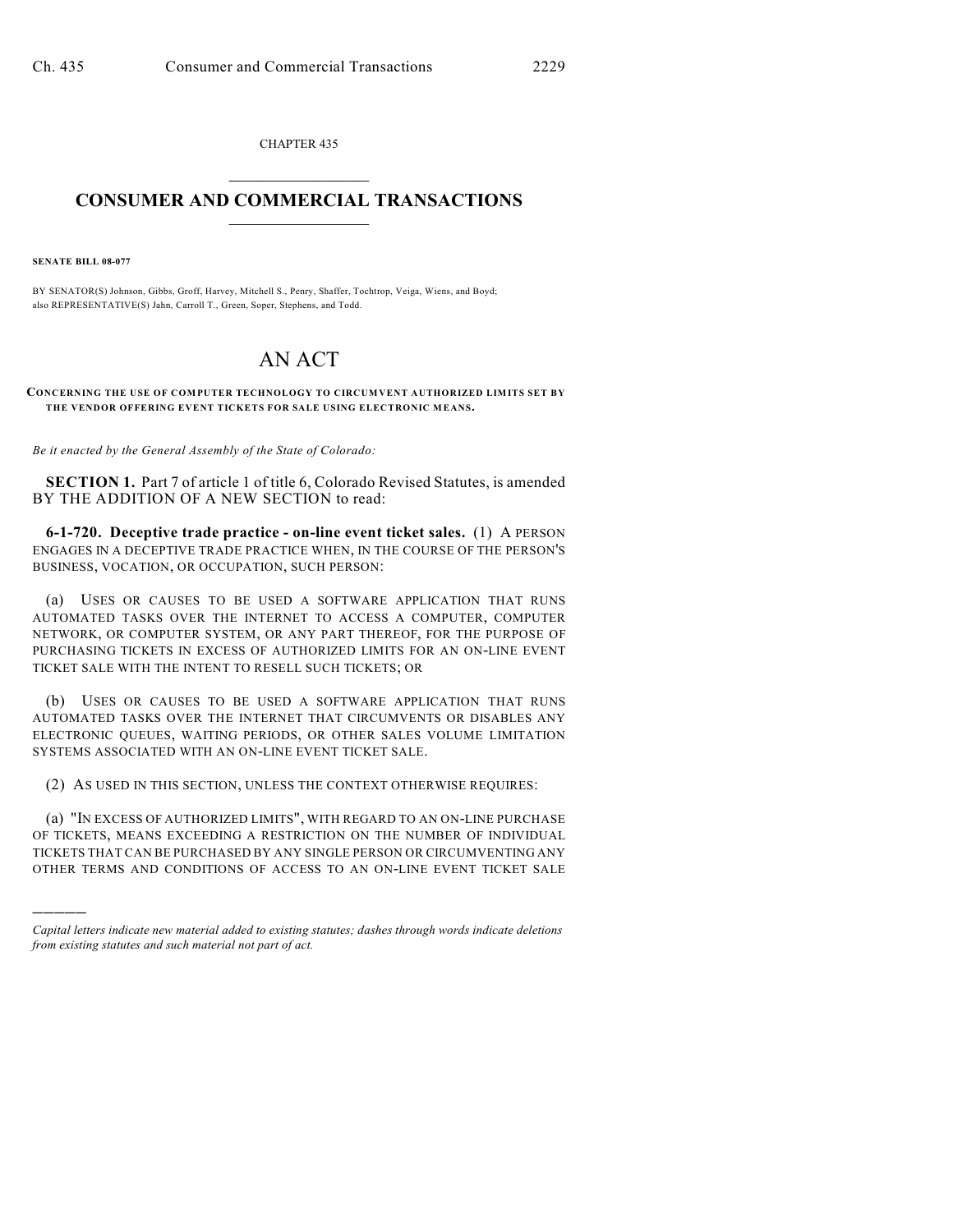ESTABLISHED BY THE EVENT SPONSOR OR PROMOTER.

(b) "ON-LINE EVENT TICKET SALE" MEANS AN ELECTRONIC SYSTEM UTILIZED BY THE SPONSOR OR PROMOTER OF A SPORTING OR ENTERTAINMENT EVENT TO SELL TICKETS TO SUCH EVENT TO THE PUBLIC OVER THE INTERNET.

(3) THIS SECTION SHALL NOT PROHIBIT THE RESALE OF TICKETS IN A SECONDARY MARKET BY A PERSON OTHER THAN THE EVENT SPONSOR OR PROMOTER.

(4) EVERY TICKET ACQUIRED IN VIOLATION OF THIS SECTION SHALL CONSTITUTE A SEPARATE VIOLATION FOR PURPOSES OF ASSESSING A CIVIL PENALTY UNDER SECTION 6-1-112 (1) AND (2).

**SECTION 2.** 6-1-110, Colorado Revised Statutes, is amended BY THE ADDITION OF A NEW SUBSECTION to read:

**6-1-110. Restraining orders - injunctions - assurances of discontinuance.** (4) IN ADDITION TO ANY OTHER REMEDY AVAILABLE UNDER THIS SECTION, WHEN THE ATTORNEY GENERAL OR DISTRICT ATTORNEY HAS CAUSE TO BELIEVE THAT A PERSON HAS ENGAGED IN OR IS ENGAGING IN A DECEPTIVE TRADE PRACTICE DESCRIBED IN SECTION 6-1-720, THE ATTORNEY GENERAL OR DISTRICT ATTORNEY MAY APPLY FOR AND OBTAIN, IN AN ACTION IN THE APPROPRIATE DISTRICT COURT OF THIS STATE, AN ORDER FORFEITING ANY TICKETS OBTAINED, OR THE PROCEEDS FROM THE RESALE OF ANY SUCH TICKETS, IN VIOLATION OF SECTION 6-1-720.

**SECTION 3.** 18-5.5-102 (1), Colorado Revised Statutes, is amended BY THE ADDITION OF A NEW PARAGRAPH to read:

**18-5.5-102. Computer crime.** (1) A person commits computer crime if the person knowingly:

(g) USES OR CAUSES TO BE USED A SOFTWARE APPLICATION THAT RUNS AUTOMATED TASKS OVER THE INTERNET TO ACCESS A COMPUTER, COMPUTER NETWORK, OR COMPUTER SYSTEM, OR ANY PART THEREOF, THAT CIRCUMVENTS OR DISABLES ANY ELECTRONIC QUEUES, WAITING PERIODS, OR OTHER TECHNOLOGICAL MEASURE INTENDED BY THE SELLER TO LIMIT THE NUMBER OF EVENT TICKETS THAT MAY BE PURCHASED BY ANY SINGLE PERSON IN AN ON-LINE EVENT TICKET SALE AS DEFINED IN SECTION 6-1-720, C.R.S.

**SECTION 4.** 18-5.5-102 (3) (a), Colorado Revised Statutes, is amended, and the said 18-5.5-102 (3) is further amended BY THE ADDITION OF THE FOLLOWING NEW PARAGRAPHS, to read:

**18-5.5-102. Computer crime.** (3) (a) Except as provided in paragraph PARAGRAPHS (b) AND (c) of this subsection (3), if the loss, damage, value of services, or thing of value taken, or cost of restoration or repair caused by a violation of this section is less than five hundred dollars, computer crime is a class 2 misdemeanor; if five hundred dollars or more but less than one thousand dollars, computer crime is a class 1 misdemeanor; if one thousand dollars or more but less than twenty thousand dollars, computer crime is a class 4 felony; if twenty thousand dollars or more, computer crime is a class 3 felony.